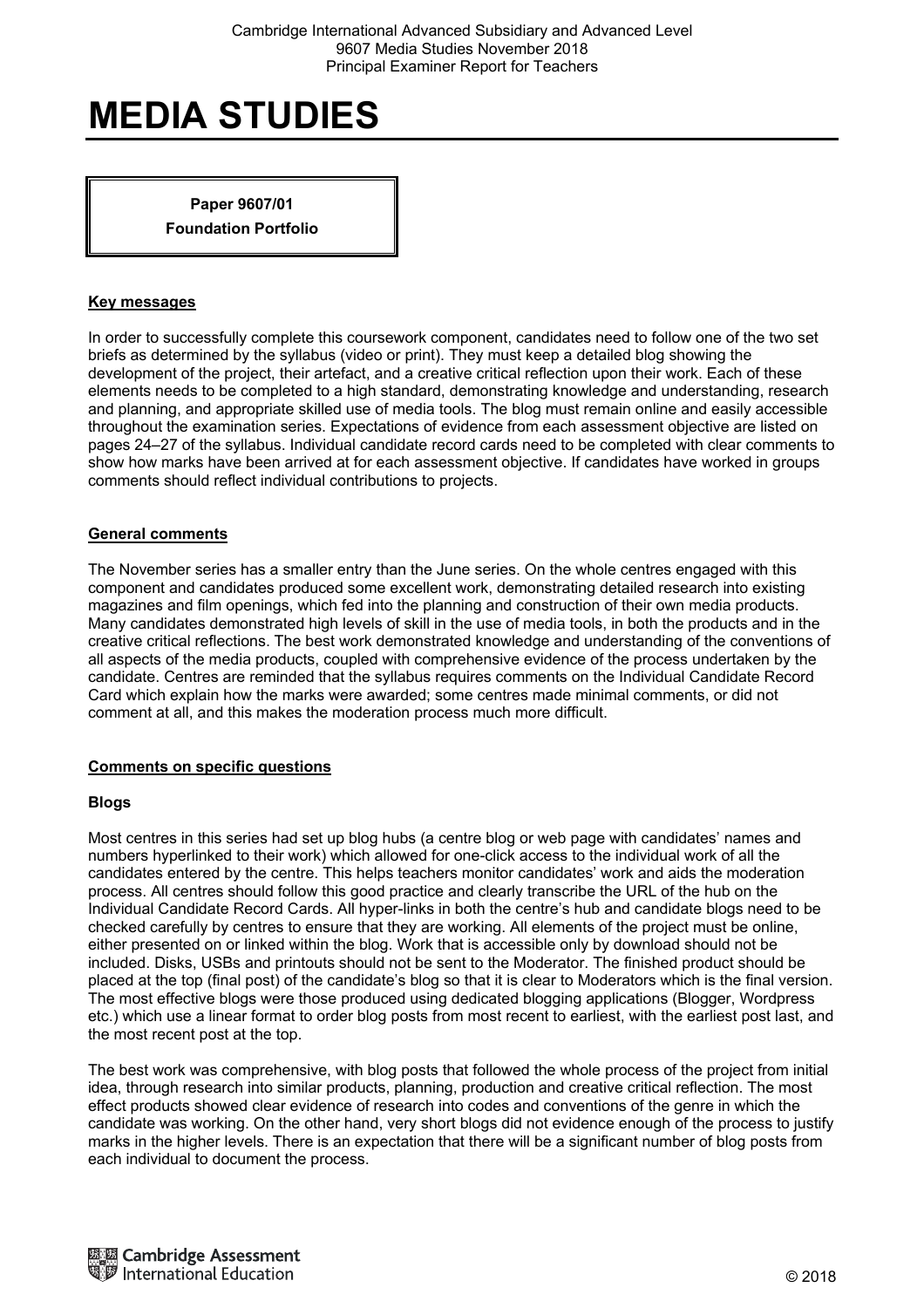#### Cambridge International Advanced Subsidiary and Advanced Level 9607 Media Studies November 2018 Principal Examiner Report for Teachers

#### **Creative critical reflections**

Candidates who fully addressed the four set questions using a range of digital applications to demonstrate their knowledge and understanding performed best in this area. There are a range of online applications which enabled really interesting and reflective work, appropriate to the task. There were some excellent detailed voiceover videos, with extracts from the finished product and from the process, and some really imaginative approaches to using presentation applications. Weaker work tended to rely heavily on text-only posts or text-heavy presentations using SlideShare or Prezi, often in very short slides with little depth and development. Such work could only meet the criteria for minimal marks.

Centres should allocate adequate time to the Creative Critical Reflection so that candidates see the importance of reflecting on their work. It should also be stressed that this element should be assessed as part of the whole production process with each question as important as the next. Candidates need to address each question in equal depth. **Questions 1** and **2** tend to be covered in more detail; **Questions 3** and **4** were frequently presented more superficially.

## **Products**

#### **Magazines**

The syllabus requires candidates to produce the front cover, contents page and a double page spread of a new magazine, including a minimum of four original images and made up of entirely original written material. Candidates generally fulfilled the brief, with understanding of features of design, layout, font choice and size in evidence. Some candidates completed well organised and considered photo shoots resulting in some excellent original images. However, others would benefit from support in this area. Too many relied upon 'snapshots' taken with little consideration of framing or mise-en-scène. There also needs to be a wider range of appropriate images with many candidates simply presenting the minimum number of images required rather than considering what their magazine actually needed.

Some candidates would have benefited from more support in building their skills with dedicated desktop publishing (DTP) software such as InDesign or PagePlus/Affinity. Too many are relying on Photoshop to construct pages; a job that it is not designed to do.

Opportunities for interim feedback need to be built in to the task so that candidates can benefit from the critical eye of peers and teachers, particularly in relation to how far they have carried through their research into codes and conventions into their own products

#### **Film openings**

This task involves the production of the first two minutes of a new feature film, including the titles, adhering to commercial cinema conventions. This worked best when candidates had researched film openings relevant to their own genre choice and had developed a systematic understanding of the institutional conventions of opening titles. Candidates need to consider carefully what purpose an opening must serve in establishing enigma for the rest of the film to solve. In some cases, candidates produced film openings which were effectively entire short films, or trailers which gave away too much of the story. A key feature of the task is how far the finished text is 'readable' as a film opening.

Work awarded a mark from Level 4 or Level 5 should demonstrate a high level of skill, including camerawork, sound, use of mise-en-scène and editing. Interim deadlines can assist candidates with feedback on the effectiveness of their work. When candidates work in groups it is important that all members' roles are clearly identifiable and that the centre has allocated marks appropriate to those roles. Comments on Individual Candidate Record Cards should clearly identify how marks have been allocated according to candidate roles.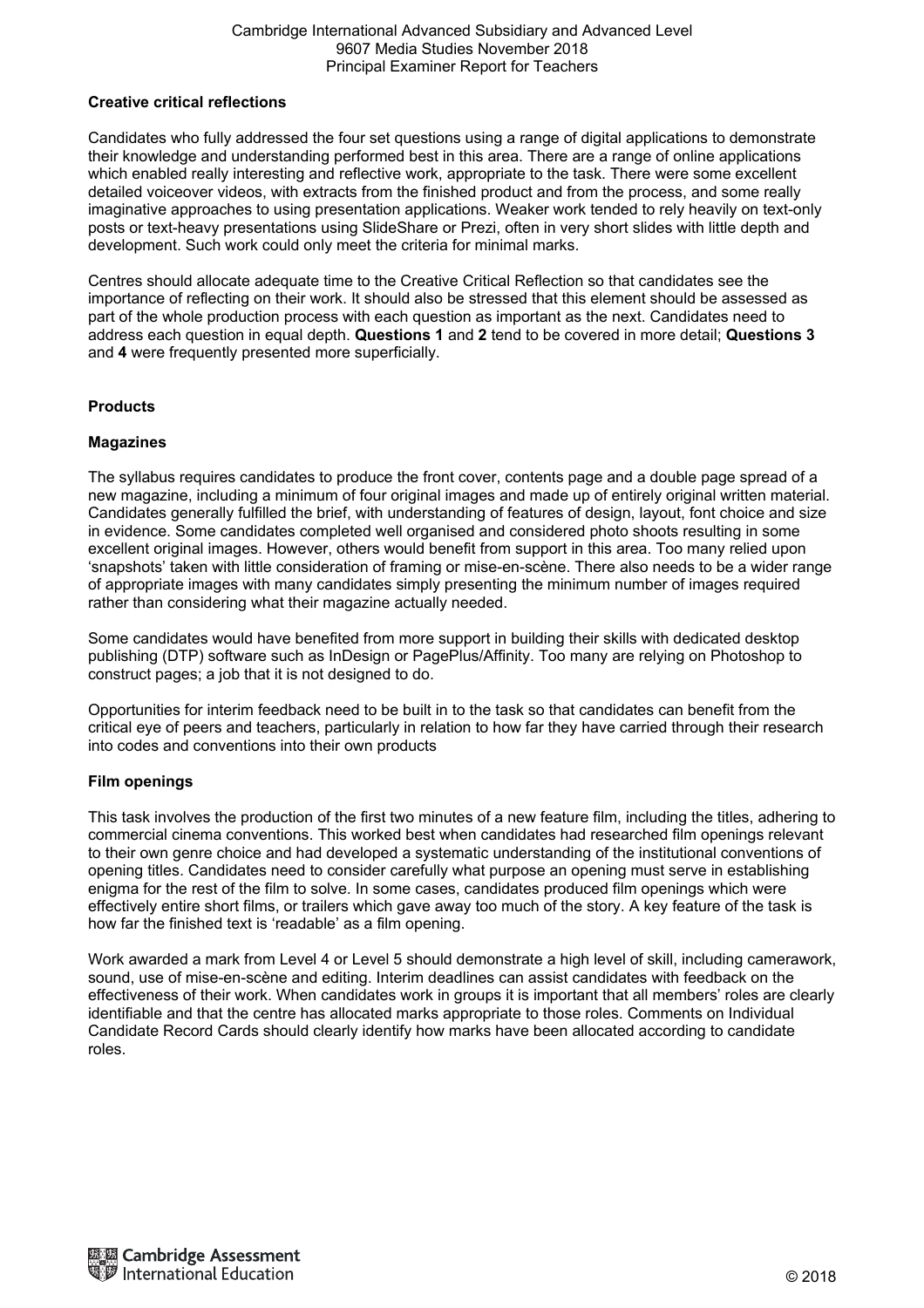**Paper 9607/02 Key Media Concepts** 

#### **Key messages**

*Section A* is a compulsory question whereby candidates must analyse an extract from an American TV drama, and consider how meaning is constructed through the technical codes of camerawork, editing, miseen-scene and sound. An understanding of technical codes in moving image media is essential for candidates to be able to attempt the question, which this session was based on an extract from *Mr. Robot*.

**Section B** requires that candidates answer one of two optional questions on one media industry they have studied, adapting and applying their knowledge; which in this session were about marketing and consumption. Candidates should support their responses using examples taken from the contemporary media landscape.

#### **General comments**

There was a good spread of marks across both sections of the paper, with many candidates showing evidence of thorough preparation, by writing at length and supporting points with examples. Candidates were often able to attain marks in the higher bands by using appropriate and well selected of examples from the text, underpinned with in depth analysis of micro-elements in order to explore meaning. However, some candidates were less confident in addressing the key terms of the question and were less secure in the way they might shape any relevant knowledge towards fully answering the question.

## *Section A*

#### **Question 1**

Technical knowledge of micro-elements was often impressive across all four areas, and it was pleasing to see evidence of some effective teaching of all of the technical skills, with the majority of candidates able to identify a wide range of techniques accurately and with ease. As in previous series, candidates that just identified micro elements, and did not develop their answers when it came to exploring what impact these technical elements had on the creation of meaning, were unable to access the higher range of marks. Alternatively, some candidates were able to easily identify meaning, but lacked the accurate use of technical language of the conventions of moving image to underpin their analysis. A significant number of responses just narrated the text with a list of technical terms, which resulted in limited interpretation of examples. It is important that candidates understand the difference between straightforward observation of what is obvious on the screen and an analysis of connotation and the creation of meaning.

There were some excellent responses at the higher end of the range, highlighting candidates' understanding of the ways in which meaning is constructed through the use of different technical areas. There were some very sophisticated, analytical responses which demonstrated an understanding of how meaning and representation is created, coupled with an excellent use of technical terminology. The best responses synthesised construction and meaning in an organic way, and tended to analyse all areas of media language across each scene, which to synthesise the approach, rather than writing a paragraph on each technical area. Candidates were often able to link the technical codes with analysis of outsiders, duality, irony, hacking and the notion of big corporations vs individuals; in many cases this led to more nuanced and higher level responses.

Less successful responses featured occasions where candidates were able to identify technical codes but did not go one to explore how meaning is created. Some tended to rely on a narrative or descriptive approach rather than an analytical one, often repeating points throughout or reducing analysis to one word. Some candidates struggled to use terminology accurately, for example using the term 'jump cut' or 'switch'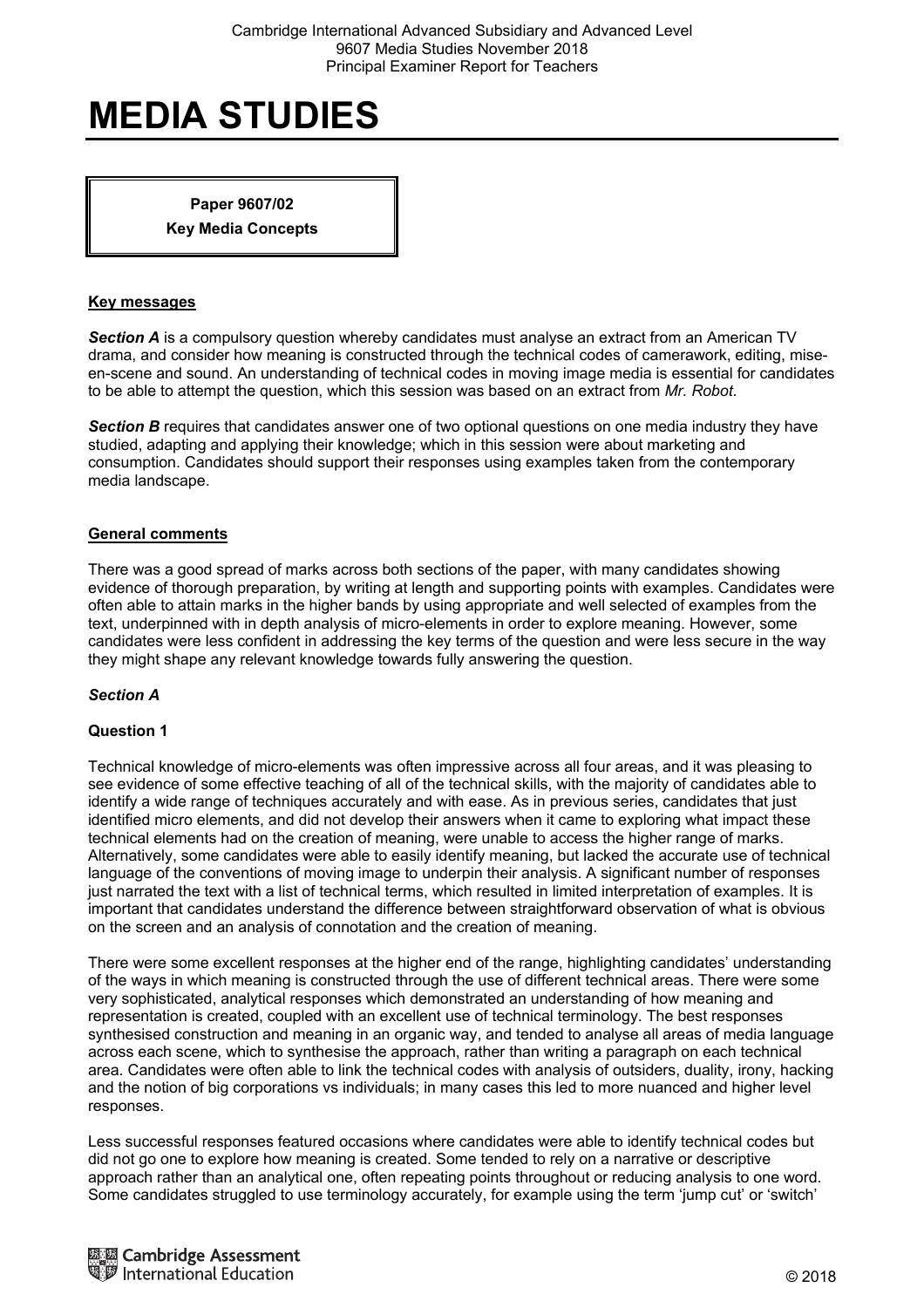when they meant 'cut'. It is not necessary to apply theory in response to this question (e.g. Propp, Todorov etc.), although in a very small number of cases where theory was included accurately, arguments were enhanced.

# *Section B*

# **Question 2 – How far is marketing important in the media area you have studied?**

The vast majority of candidates elected to answer this question, and it was pleasing to see many well informed and thoroughly prepared answers. The best answers were able to provide detailed case study material, and explored the impact of marketing by conglomerates and independents on audiences. The advantages and disadvantages of synergy, cross media convergence and horizontal/vertical integration on the part of conglomerates and the accessibility to more democratised platforms such as viral marketing and social media and other creative methods of marketing from independents were discussed at the top end, often citing Disney/Marvel/Lucasfilm as a case study. Most candidates chose to discuss film as their chosen area. Many candidates used very current case studies and it was clear that centres are engaging in more relevant and contemporary examples; this allowed greater accessibility to top marks as it enabled candidates to emply a wider range of strategies and terminologies.

### **Question 3 – How far is your own experience of media consumption typical of contemporary media audiences? Refer to the media area you have studied.**

Despite this being a very accessible question, it was less successfully answered compared with **Question 1**. Often candidates were able to write about their own media consumption habits but failed to relate that as being typical/atypical of wider audience consumption and patterns. Very few offered any specific case studies or analysis of examples in order to support their argument, and technical terminology in many cases was not extensively used. Responses to this type of question must beyond that which a layman could write about their own media usage; candidates should explore and analyse their own experiences against the backdrop of the current media landscape.

## **Questions 4–11.**

No responses were submitted for these questions.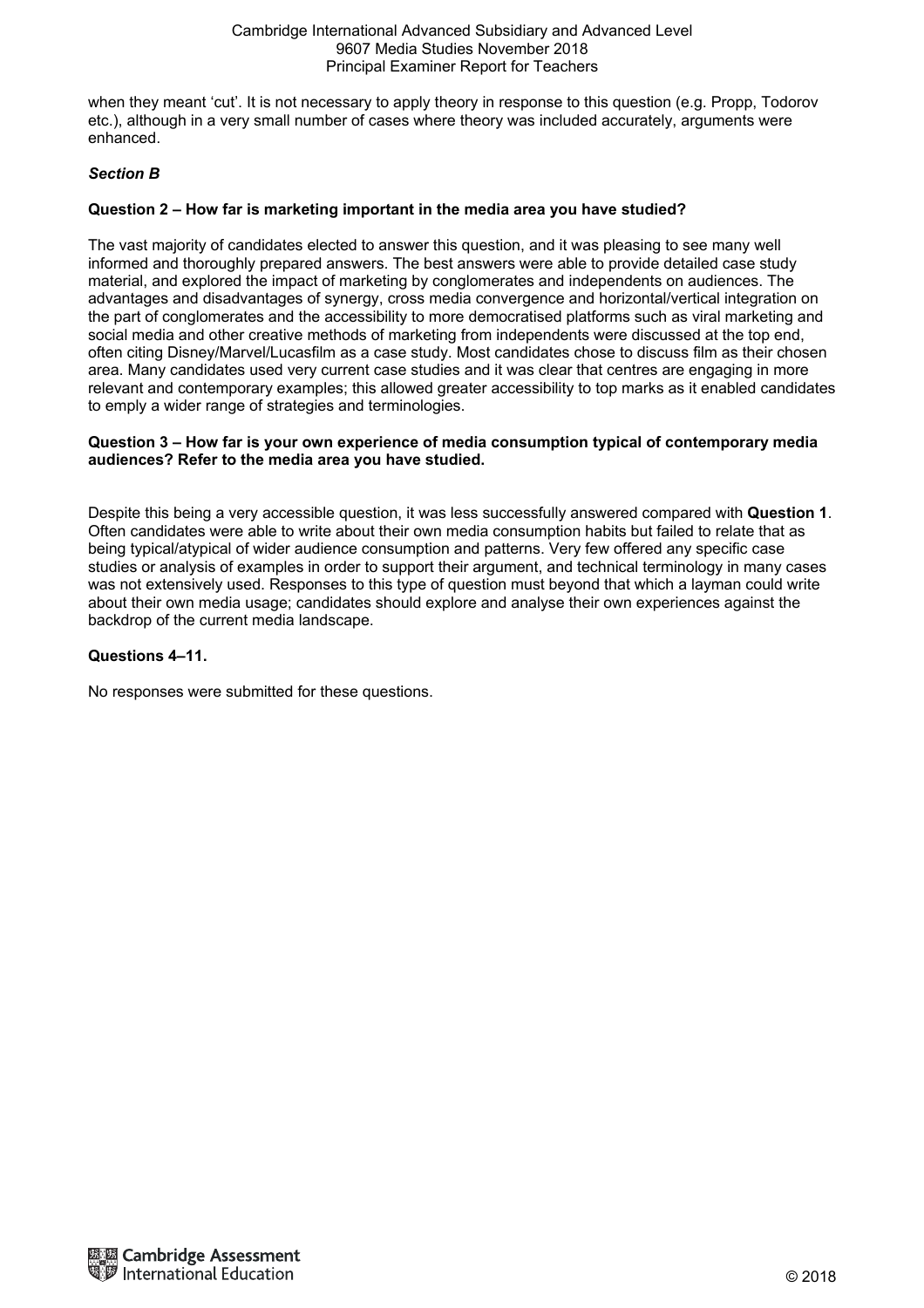**Paper 9607/03 Advanced Portfolio** 

### **Key messages**

Successful candidates should:

- complete one of the four set briefs
- keep a detailed blog that documents all of their own research and the production process
- reflect upon their work in the creative critical reflection.

Each of these elements needs to be completed to a high standard, with a substantial amount of evidence demonstrating knowledge and understanding, targeted research, planning, and appropriate use of media language and techniques. Expectations of evidence from each assessment objective are listed on pages 27– 30 of the syllabus. Coursework Assessment Summary Forms must be completed by the centre, and should give clear comments for each learner explaining why the marks have been awarded for each assessment objective.

#### **General comments**

There were some strong submissions for this component with the vast majority of candidates completing all the tasks to a satisfactory level. A good number of candidates presented detailed and focused research into appropriate existing media and used the knowledge gained to effectively plan and construct their own products, demonstrating a high level of control over both video and print production tools.

In the best work, learners exhibited a clear understanding and motivated application of the relevant media conventions. The most rewarding submissions made innovative use of new technologies in both planning and production work as well as in the creative critical reflections.

The most limiting aspects for many candidates is still a lack of clear documentation of all stages of the production process, including the learner's own research, and a limited use of new technologies and innovative responses to the creative critical reflection questions.

In some cases candidates did not complete all three elements of the set brief or submitted a limited amount of evidence; it is important that both major and minor tasks are completed.

#### **Comments on specific questions**

#### **Blogs**

The number of centres submitting work on a central porthole or hub is pleasing; centres are reminded that this is best practice, as a blog hub (an online directory of all the candidates' blog links) allows moderators easy access to individual candidates' work. Links must be checked in advance to ensure that they work. Centres are once again reminded that **all** elements of the project must be online, either on or linked to the blog; disks, USB's and printouts should not be sent, and will be disregarded by moderators.

The strongest blogs were submitted by learners who documented the whole project process in detail and showed clear evidence of research in all aspects of the production, clearly documenting and justifying choices and decisions made, including the ideas at each stage that were rejected. The blog is key evidence of achievement of the assessment objectives. Effective blogs often used a linear format, organising the blog so that the earliest post is last and the most recent post is first. Other strong candidates organised the different aspects of the production process under relevant heading and on separate pages – however, within these pages, it is always most useful for moderators when posts are arranged chronologically. Either way a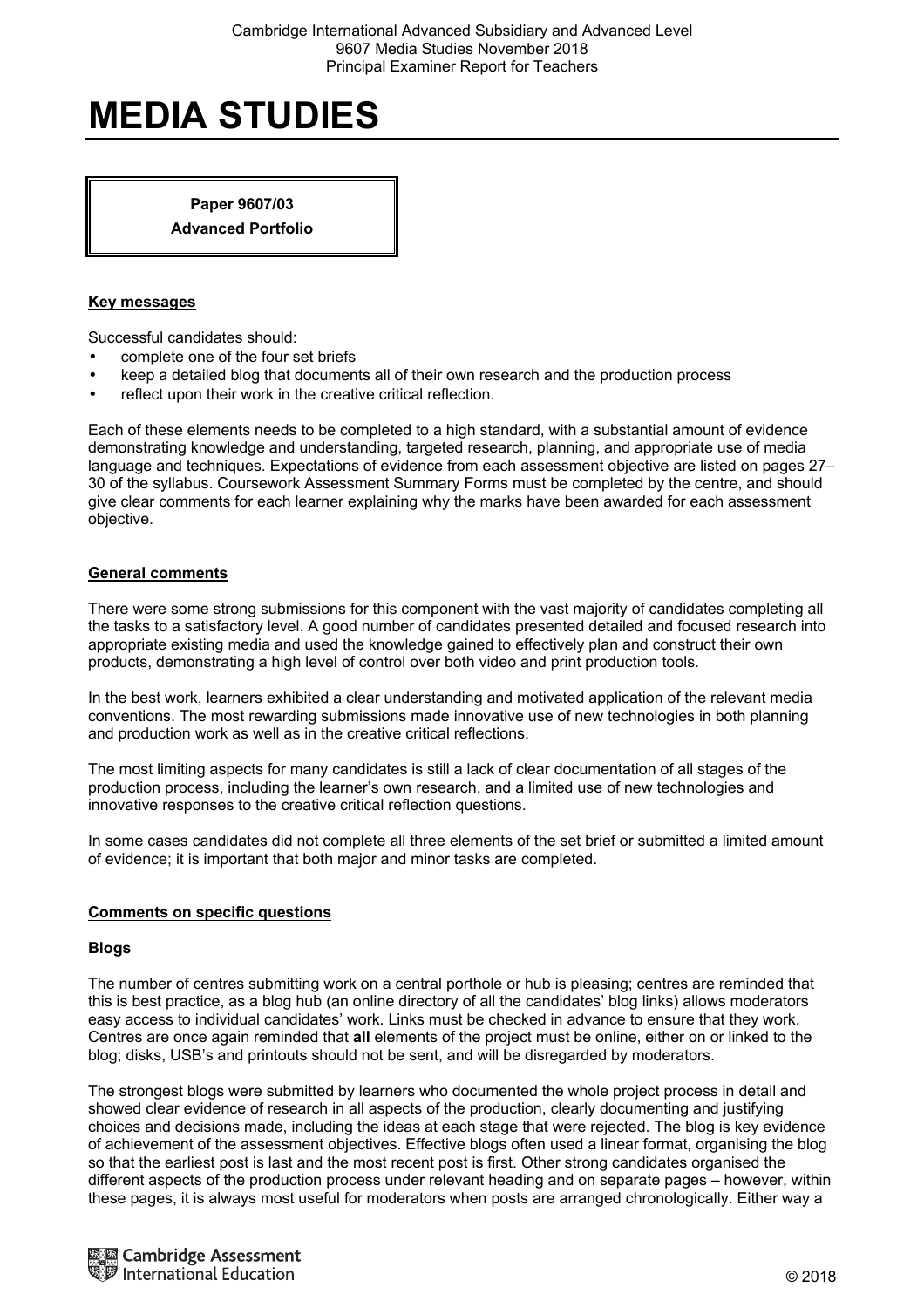substantial amount of evidence is needed to illustrate a competent understanding of the assessment objectives.

It is vital that blogs included a range of materials posted over the duration of the project, illustrating the process of production from research and initial ideas to the final production and creative critical reflection. The blog should show and explain the choices made at each stage of production: the strongest work was from learners who consistently reflected on the revisions and choices they made. Very short blogs did not provide enough evidence to justify awarding very high marks, even if the final products were strong.

The best research demonstrated a range of textual analysis with focused and annotated examples. It is vital that candidates include the exploration of similar products or with similar target audiences to those chosen for the learner's production tasks. In the strongest work the research was revisited at stages throughout the production and reflection process, for the purpose of comparison and to demonstrate how conventions were used.

Audience research was strongest when learners went beyond quantitative based questionnaires, which are rarely useful, and analysed how audiences actually engage with products. Good examples included interviews with potential audiences as well as analysis of distribution data and marketing material for similar existing media products. Centres looking to strengthen their marks for AO4 should seek to incorporate the use digital video, audio and print technology into the presentation of their research ideas.

Candidates were highly rewarded when they explored multiple ideas for their product and then documented the progression and development of those into pre-production documents. There was a range of planning and development presented; learners found it most useful when they recorded evidence that enabled them to reflect and make informed choices about the way forward for their production.

Centres seeking to improve their marks should encourage learners to include evidence such as: script readings, screen tests for actors, location pre shoots, practice shots or lighting tests, costume fittings and ideas, behind the scenes videos or photos, production vlogs (video logs) , and 'making-of' video(s). Learners should also be encouraged to take photos or video on the set and annotate them with reflection of their own roles. Work was almost always improved when candidates gained feedback on rough cuts and in many strong portfolios this was done on a number of occasions for each of the major and minor tasks.

## **Production work**

The most successful production work built on previous experiences and was the end product of iteration and test shooting, rehearsals and detailed planning. Candidates who were rewarded high marks also needed to show strong control over software and hardware with a clear and well-documented understanding of media codes and conventions.

Centres are to be reminded that the production work is a package that needs to show a consistency in style, purpose and quality between the major and the minor tasks. Strong examples paid close attention to simulating form, style and genre characteristics across both video and print work.

It is important that production work is not presented as a finished product alone. Candidates are rewarded for plotting a journey both in terms of skill development and design and aesthetical understanding; this should include any preliminary tasks, test work and discarded ideas or media material (see section on blogs above). Centres are reminded that satisfactory evidence of planning is needed in order to access marks above Level 3, even if the submitted production work is strong. Candidates should show the choices they have made about equipment they have used as well as casting, settings and locations.

## **Creative critical reflections**

The strongest critical reflections tended to be from candidates who had kept the most reflective records of their research, planning and production. If the work has been completed as the project unfold then many of the assets and materials needed for the critical reflection should be in place and the candidates task is to creatively present them in a way that enables them to reflect on the choices they made. Successful candidates thus answered the questions using clear examples from all stages of their project journey. The best work also tended to use a variety of digital formats. Candidates are expected to use different formats and make good use of audio and video in their creative reflections.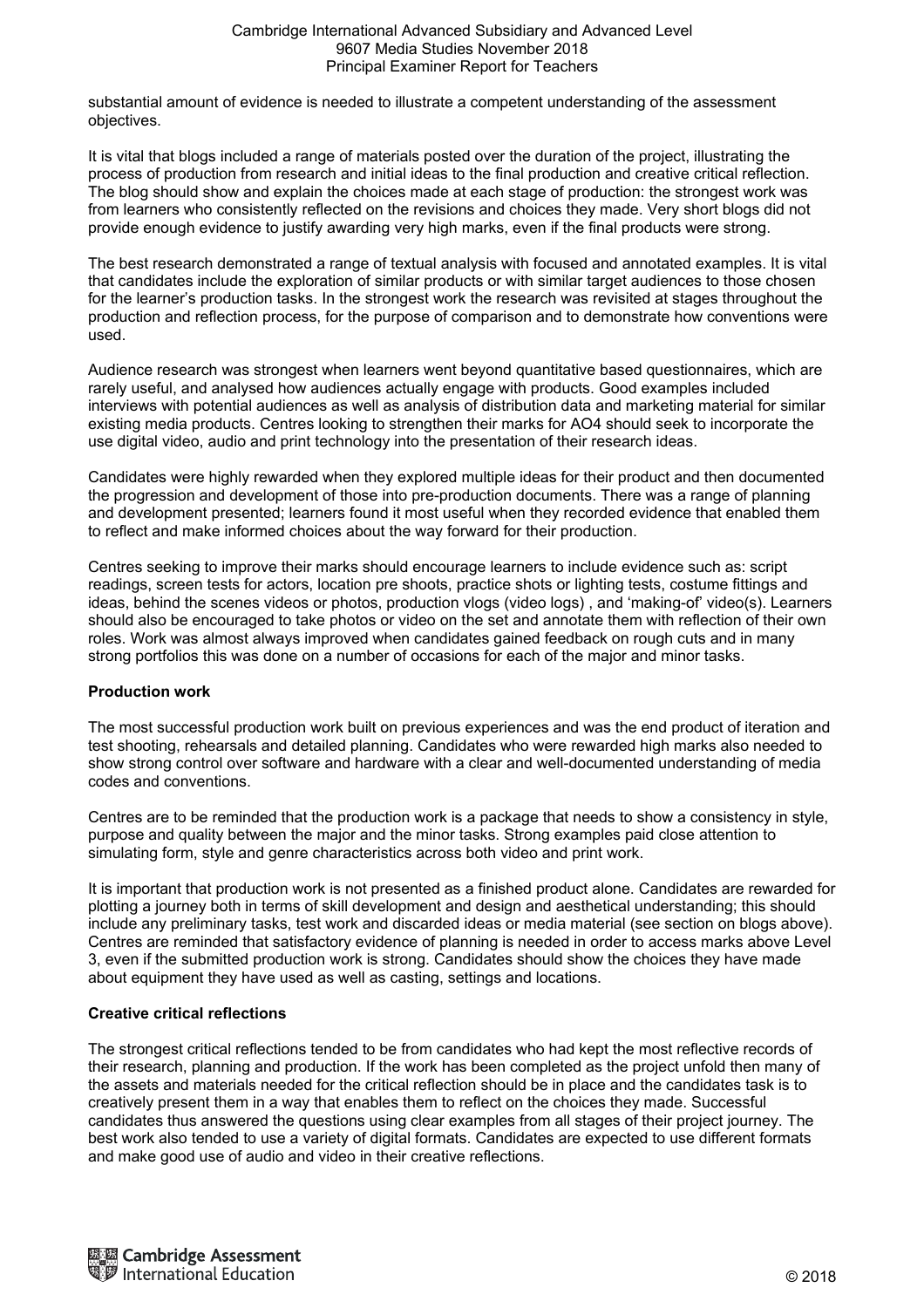#### Cambridge International Advanced Subsidiary and Advanced Level 9607 Media Studies November 2018 Principal Examiner Report for Teachers

Examples of level 5 submission include:

## **Question 1**

A magazine article with annotated images from the learner's own production work. A split-screen video comparison plotting the reference points the existing media texts researched in the planning stage.

## **Question 2**

A Powtoon presentation with side by side analysis of the image, fonts, colours, layout and graphics from the learner's three production tasks, with comparable industry examples.

### **Question 3**

A Prezi with theoretical justification of the products' audience, as well as a model of the products distribution alongside comparable real world examples. A video demonstrating the changes made to the product after audience feedback.

#### **Question 4**

A podcast show aimed at film fans that interviews the director and/or other key production staff in which all technologies used were explained for the purpose they served and on the project. Alternatively, a YouTube how to video illustrating the key technology.

Other Level 5 submissions included director's commentaries, TV and radio talk show interviews, DVD extras, SFX guides, director question and answers, advertisements for specific technologies used, technology review shows as well as marketing packs info-graphic and posters.

There was some excellent self-reflective work in which candidates gave clear motivation for the decisions they made, backed up with examples from the industry or with research they had carried out into audience and institutions.

To reach the Level 5 criteria for AO3, digital creative tools must be used to excellent effect in the creative critical reflection. This is difficult to achieve without using a range of digital presentation techniques. Learners can improve their submission by avoiding brief or text-heavy answers that only used PowerPoint or Prezi. If a range of technology is used throughout the research and planning stages, learners are able to incorporate this into their creative critical reflections, in order to reassess their application of knowledge and development of skills from each stage of their journey. It is important that learners annotate and commentate on their own video and print products, comparing their own products to relevant industry texts.

#### **Summary**

It is clear from the work submitted that this component continues to gives students an exceptional learning experience. Many candidates have obviously been on a journey of discovery, building their practical skills and confidence as well as their understanding of media theory. The extent to which learners are able to generate evidence that they have reflected on their own practice and then given themselves time to go back and improve on both their technical ability and their application of relevant media conventions is a key discriminating factor in awarding higher marks.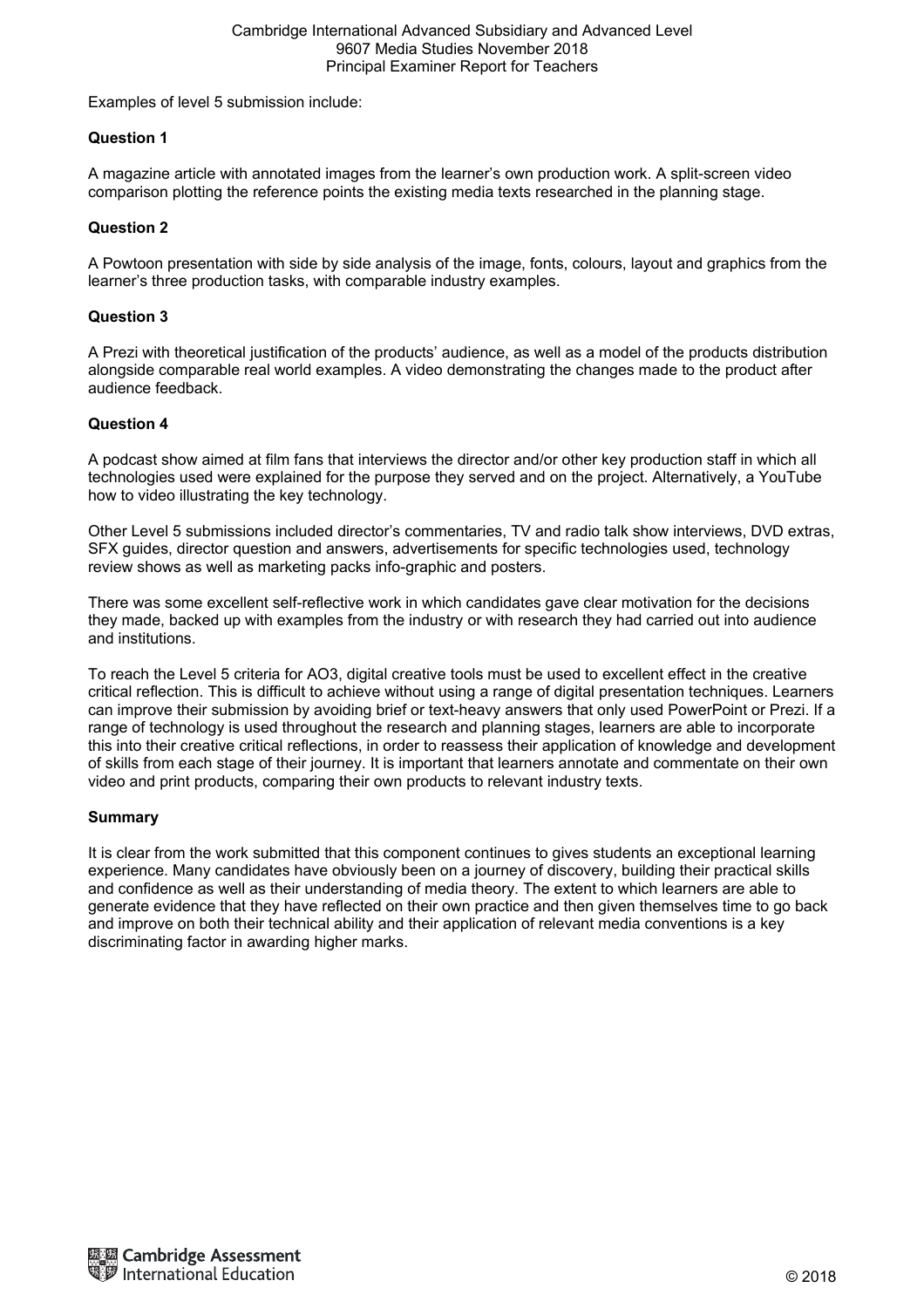**Paper 9607/04 Critical Perspectives** 

### **Key messages**

Success in this paper requires preparation in several areas:

- a considered reflection on the coursework undertaken and the skills the candidate developed whilst producing it
- analysis of one piece of coursework using a theoretical framework
- an extended response on one contemporary media theme
- a clear understanding of the key concepts to respond appropriately to **Question 1(b).**

In Section B, candidates who were able to use examples from contemporary media did very well. The syllabus states that candidates should combine knowledge of two media; we therefore expect candidates to write about more than one media area. Where responses only focus on film, for example, candidates are less likely to meet the required criteria for the higher bands.

#### **General comments**

Most of the small field of candidates were able to reflect upon their own progress both as producers and critics of contemporary media. The best candidates were able to use their knowledge, analytical skills and grasp of relevant theory to structure responses which directly address the demands of the question; the less successful did not seem well enough prepared for the depth and breadth of the paper. Time management was generally good with all sections attempted.

## **Comments on specific questions**

*Section A* 

## **Question 1(a)**

Candidates who wrote about how they researched conventions of specific texts in their chosen genre and how they then applied this to their own work scored highly. This question was well answered by most candidates, many of whom adopted a chronological approach, which works really well here. Poorer responses failed to mention one example of an actual media text. The best responses contained lots of detail and related it closely to the question set, ranging across both of their projects and reflecting upon the skills they had developed. They gave specific examples from real media and their own work, and showed a good understanding of the requirements of the question.

## **Question 1(b)**

The task requires that candidates review and critique their own work in relation to key concept, which in this paper was the concept of audience. This is often the least successful question for many candidates as it requires a clear understanding of the concept, which may well be informed by theory but does not have to be. Where this question was less well answered, candidates struggled to fully analyse and critically engage with their own work. Audience was addressed well by some candidates – analysing very specific examples of how their texts worked utilising Reception Theory (Hall/Morley) and Uses and Gratifications. Most candidates were able to address the positioning of the target audience but this was mainly in generalised terms offering examples of feedback from their peers. These tended towards the simplistic: they liked this/that bit. Lengthy narrative accounts of the process of production are not appropriate or especially useful in this question**.**